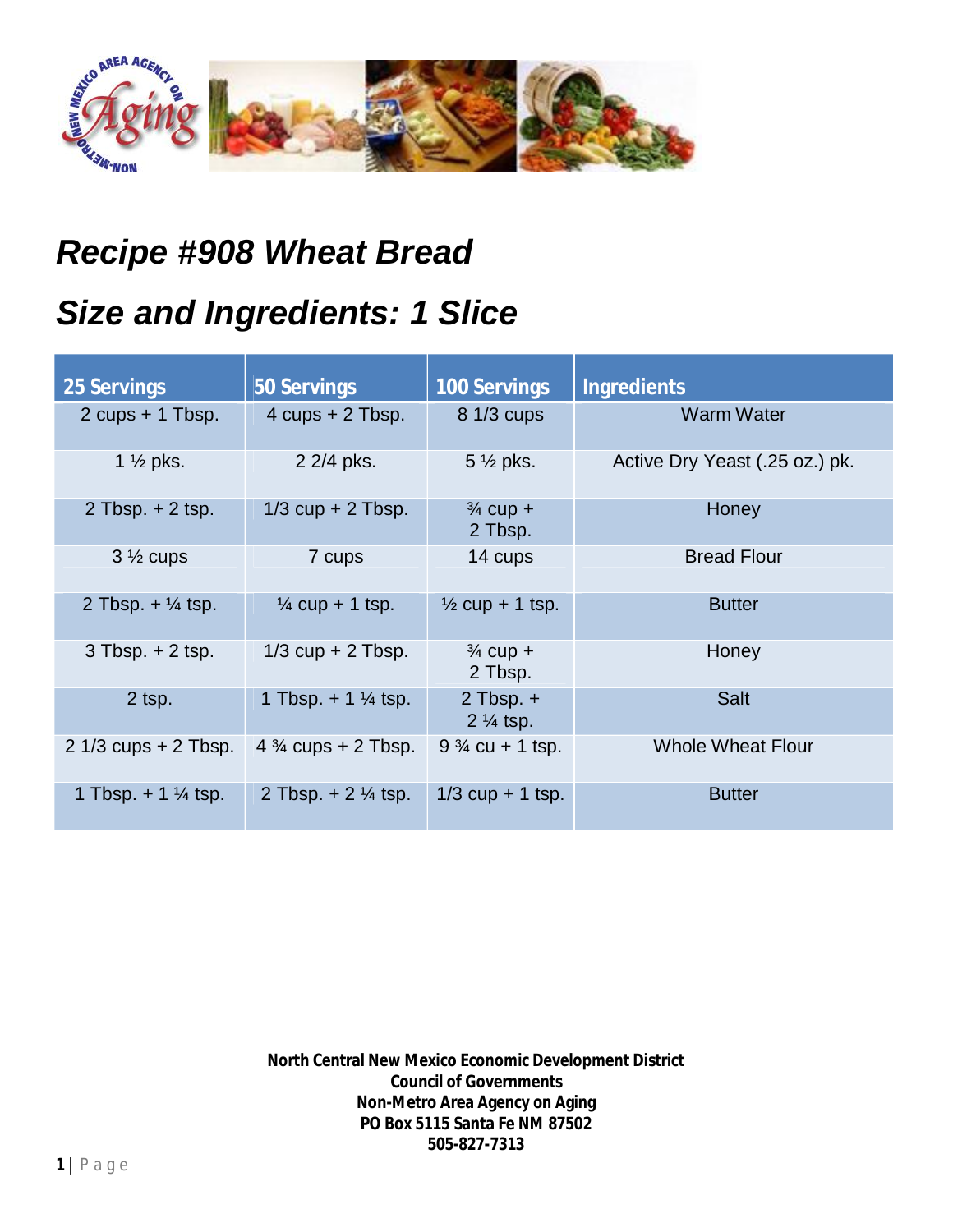

*Recipe #908 Wheat Bread*

*Instructions:*

*1. In a large bowl, mix warm water, yeast, and 1/3 cup honey. Add 5 cups white bread flour, and stir to combine. Let set for 30 minutes, or until big and bubbly.*

*2.Mix in 3 tablespoons melted butter, 1/3 cup honey, and salt. Stir in 2 cups whole wheat flour. Flour a flat surface and knead with whole wheat flour until not real sticky - just pulling away from the counter, but still sticky to touch. This may take an additional 2 to 4 cups of whole wheat flour. Place in a greased bowl, turning once to coat the surface of the dough. Cover with a dishtowel. Let rise in a warm place until doubled.*

> **North Central New Mexico Economic Development District Council of Governments Non-Metro Area Agency on Aging PO Box 5115 Santa Fe NM 87502 505-827-7313**